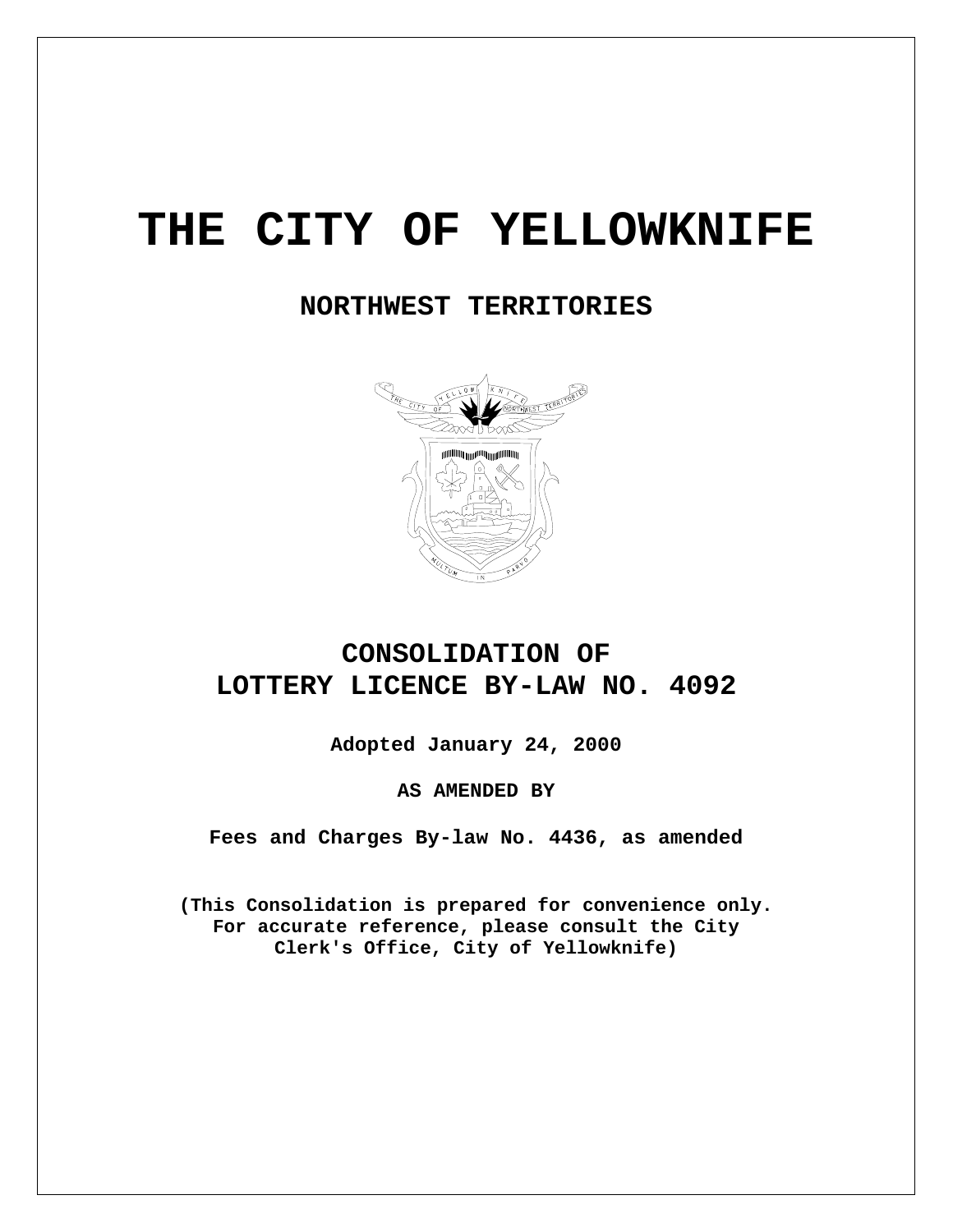# TABLE OF CONTENTS

Lottery Licence By-law

| OUALIFYING PERSONS AND PURPOSES4 |
|----------------------------------|
|                                  |
|                                  |
|                                  |
|                                  |
|                                  |
|                                  |
|                                  |
|                                  |
|                                  |
|                                  |
|                                  |
|                                  |
|                                  |
|                                  |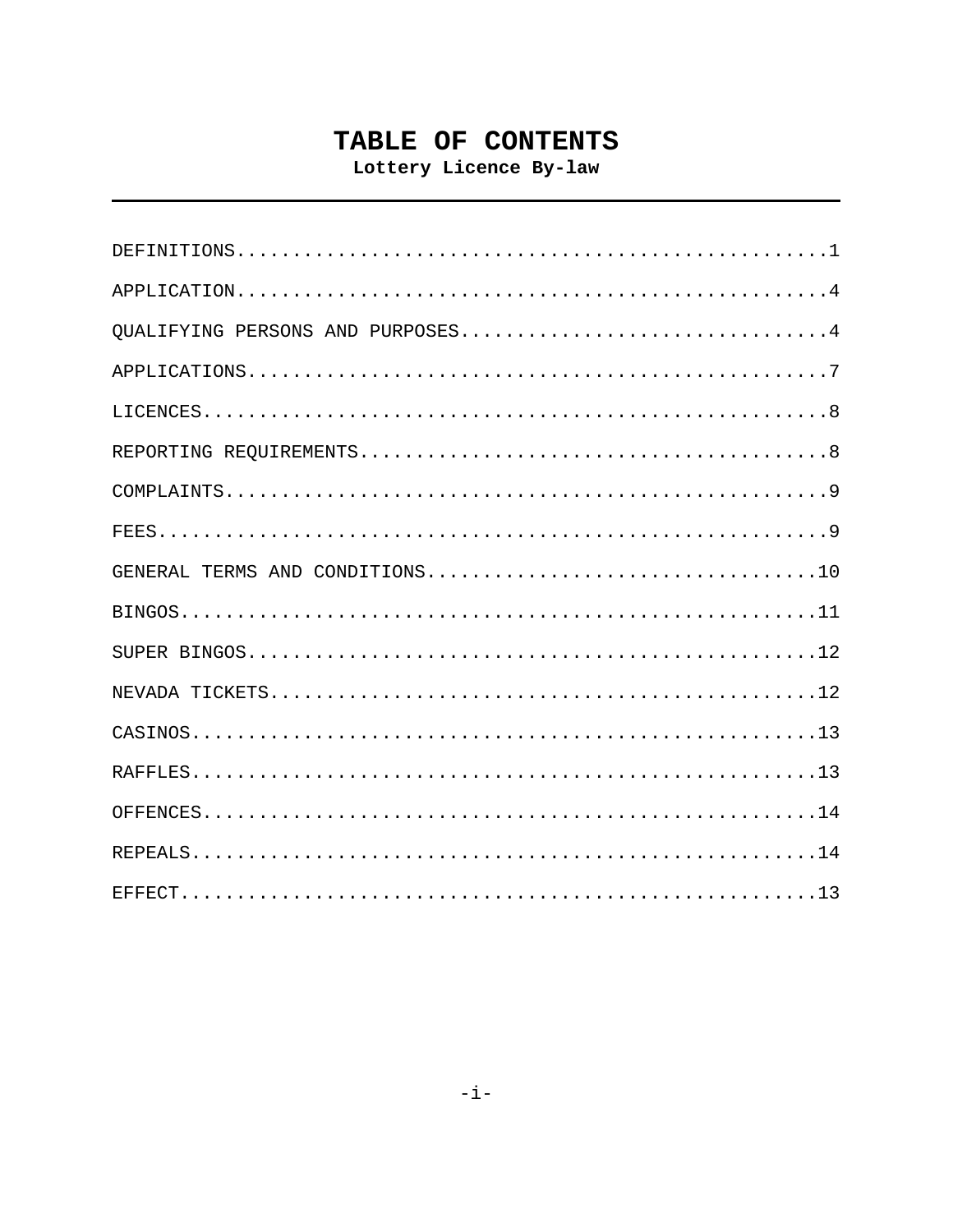A BY-LAW of the Municipal Corporation of the City of Yellowknife in the Northwest Territories, to provide for the regulation and licensing of lottery schemes within the City of Yellowknife.

PURSUANT TO SECTION 169 of the *Cities, Towns and Villages Act, R.S.N.W.T. 1988, c. 8* and Sections 1 and 4 of the *Lotteries Act, R.S.N.W.T. 1988, c. L-11*;

WHEREAS the City of Yellowknife has been granted the authority to regulate and licence lottery schemes pursuant to the *Lotteries Act, R.S.N.W.T. 1988, c. L-11* and the *Yellowknife Delegation Regulations, R-208-96*.

AND WHEREAS the Council of the Municipal Corporation of the City of Yellowknife deems it desirable to regulate lottery schemes within the City of Yellowknife;

NOW THEREFORE, THE COUNCIL OF THE MUNICIPAL CORPORATION OF THE CITY OF YELLOWKNIFE, HEREBY ENACTS AS FOLLOWS:

# **SHORT TITLE**

1. This by-law may be cited as the "Lottery Licence By-law".

# **DEFINITIONS**

- 2. In this by-law:
	- "Applicant" means an organization, a corporation or a co-operative association who submits an application to the City Administrator;

"Authorized Representative" means an individual who represents an Applicant or a Licence Holder, and who is responsible for ensuring that the Lottery is held in accordance with this by-law;

"Bingo" means a game of chance played with cards having numbered squares corresponding to numbered balls drawn at random;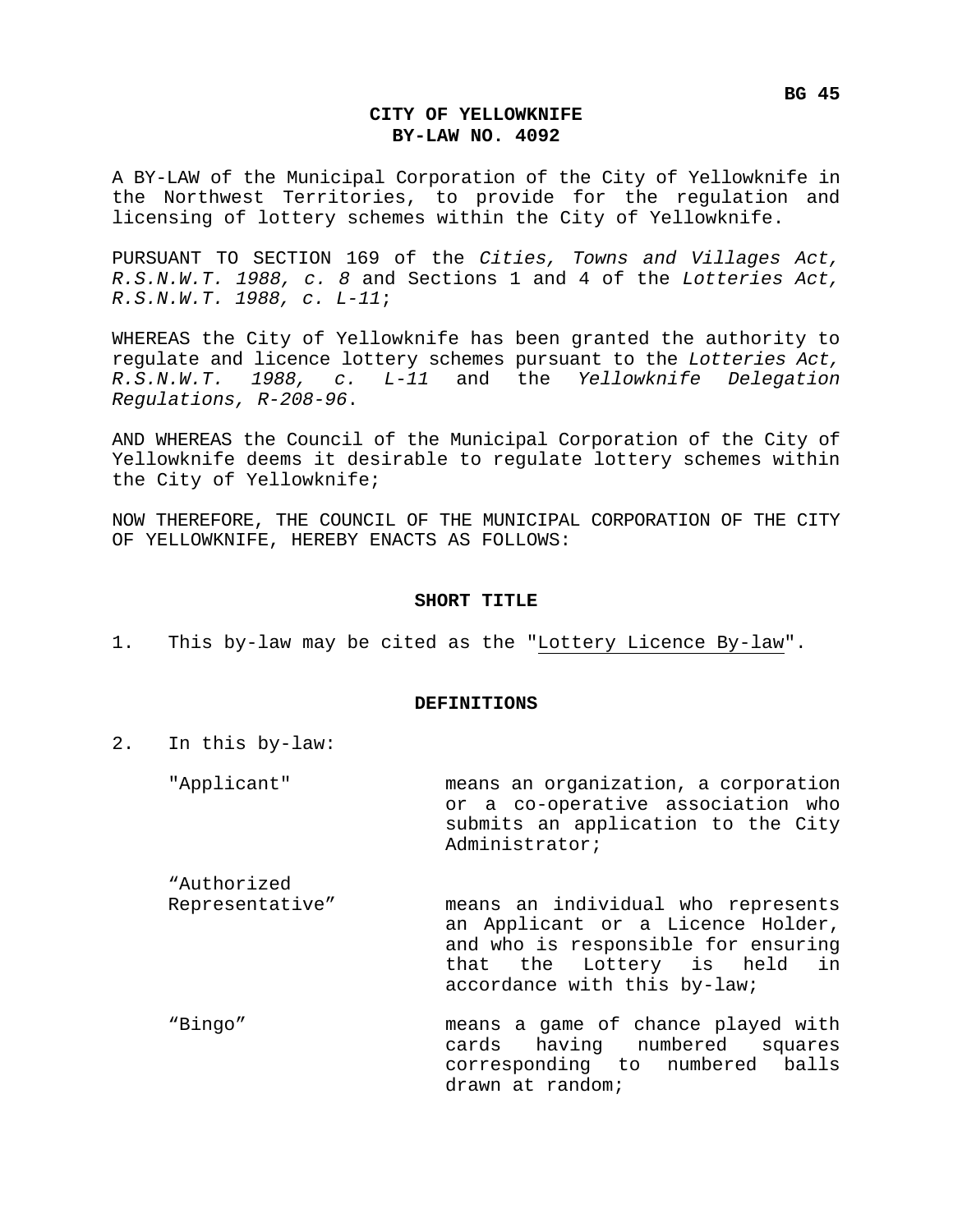| By-law No. 4092<br>Page 2    | <b>BG 45</b>                                                                                                                                                                                                                                                             |
|------------------------------|--------------------------------------------------------------------------------------------------------------------------------------------------------------------------------------------------------------------------------------------------------------------------|
| "Casino"                     | means a Lottery that may include<br>games of Blackjack, Wheel of Fortune<br>or Roulette;                                                                                                                                                                                 |
| "City"                       | means the Municipal Corporation of<br>the City of Yellowknife in the<br>Northwest Territories established<br>under the Cities, Towns and Villages<br>Act;                                                                                                                |
| "City Administrator"         | means the Senior Administrative<br>Officer of the City appointed<br>pursuant to the Cities, Towns and<br>Villages Act of the<br>Northwest<br>Territories and includes any Person<br>appointed or designated by the City<br>Administrator to act on his or her<br>behalf; |
| "Gross receipts"             | means the total revenue from all<br>sources derived<br>in the conduct,<br>operation<br>of a<br>management and<br>Lottery;                                                                                                                                                |
| "Licence"                    | means a licence to conduct, manage<br>and operate a Lottery in accordance<br>with this by-law;                                                                                                                                                                           |
| "Licence Holder"             | unincorporated<br>means<br>an<br>organization, a corporation or a co-<br>operative association licenced to<br>conduct, manage and operate a<br>Lottery in accordance with this by-<br>law:                                                                               |
| "Lottery"                    | means those lottery schemes commonly<br>Bingos, Super Bingos,<br>known<br>as<br>Nevada Tickets, Casinos and Raffles<br>that are conducted by a Person or<br>related Persons on or about the same<br>time:                                                                |
| "Member-Oriented<br>Purpose" | means a purpose that benefits the<br>members of an organization more than<br>it benefits the general public;                                                                                                                                                             |
| "Net Proceeds"               | Receipts minus prizes<br>means Gross<br>and<br>minus<br>costs<br>necessary<br>to                                                                                                                                                                                         |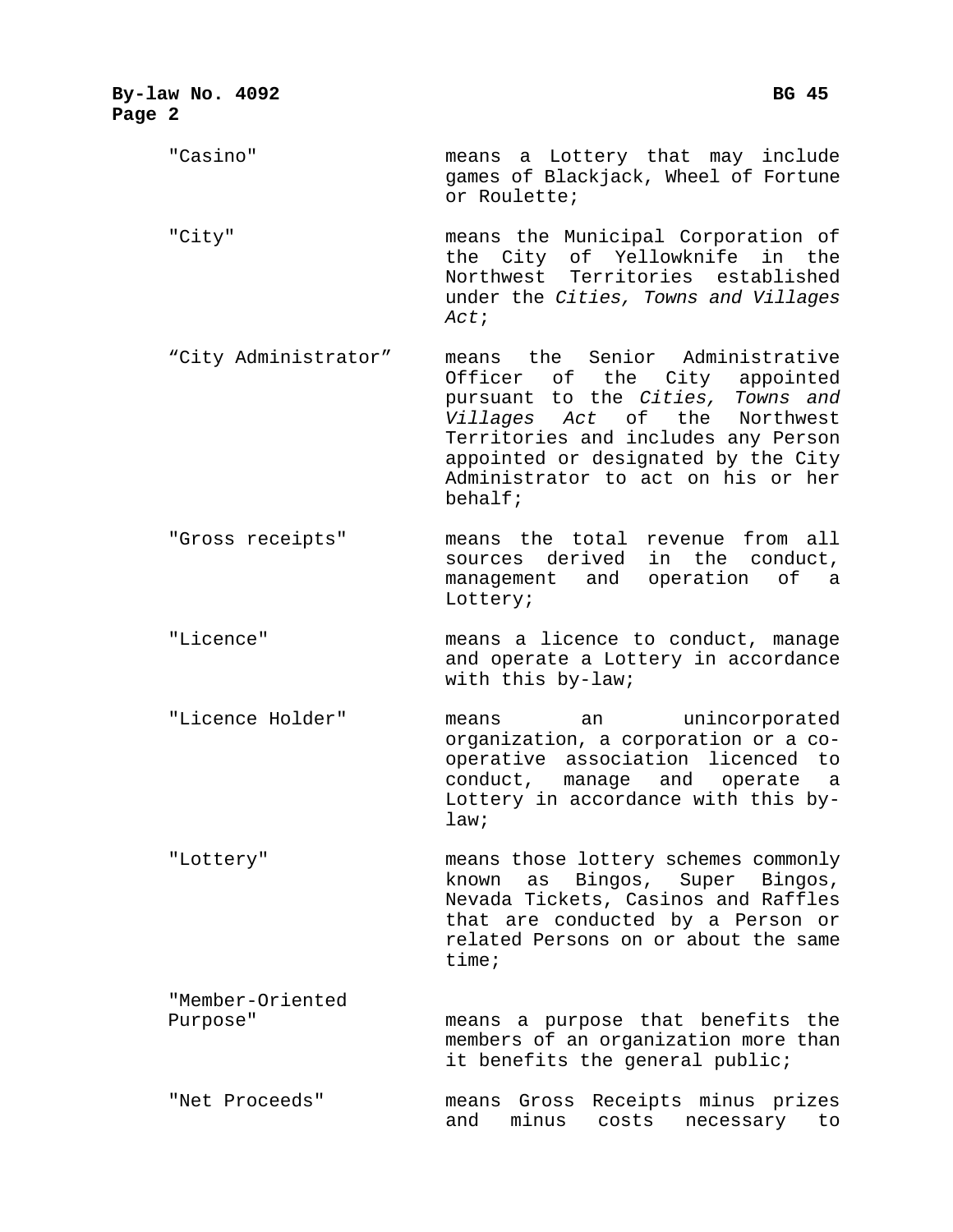**By-law No. 4092 BG 45 BG 45 Page 3** 

> conduct, manage and operate a lottery;

"Nevada Ticket" means a Lottery that includes a pull type or break-open ticket;

"Officer" means a person who is appointed in accordance with the *Cities, Towns and Villages Act* as a By-law Officer to enforce the by-laws of the City of Yellowknife and any Peace Officer who is entitled by law to enforce the by-laws of the City of Yellowknife;

"Person" means an individual, an unincorporated organization, a corporation or a co-operative association;

"Raffle" means a Lottery in which a prize is won by one of numerous Persons buying chances;

"Regular Bingo Games" means Bingo games where the amount of the prizes are set before the start of the first game;

"Series Licence" means a Licence for more than one date within a Six-Month Period;

"Six-Month Period" means January 1 through June 30 and July 1 through December 31 of each year;

"Share the Wealth

Bingo" means any Bingo with prizes calculated as a portion of the gross receipts of the game;

"Super Bingo" means a Bingo with total prizes having a fair market value in excess of \$50,000;

"Unit" means all Nevada Tickets sealed in one or more separate boxes that constitute one game as designed by the manufacturer of the tickets.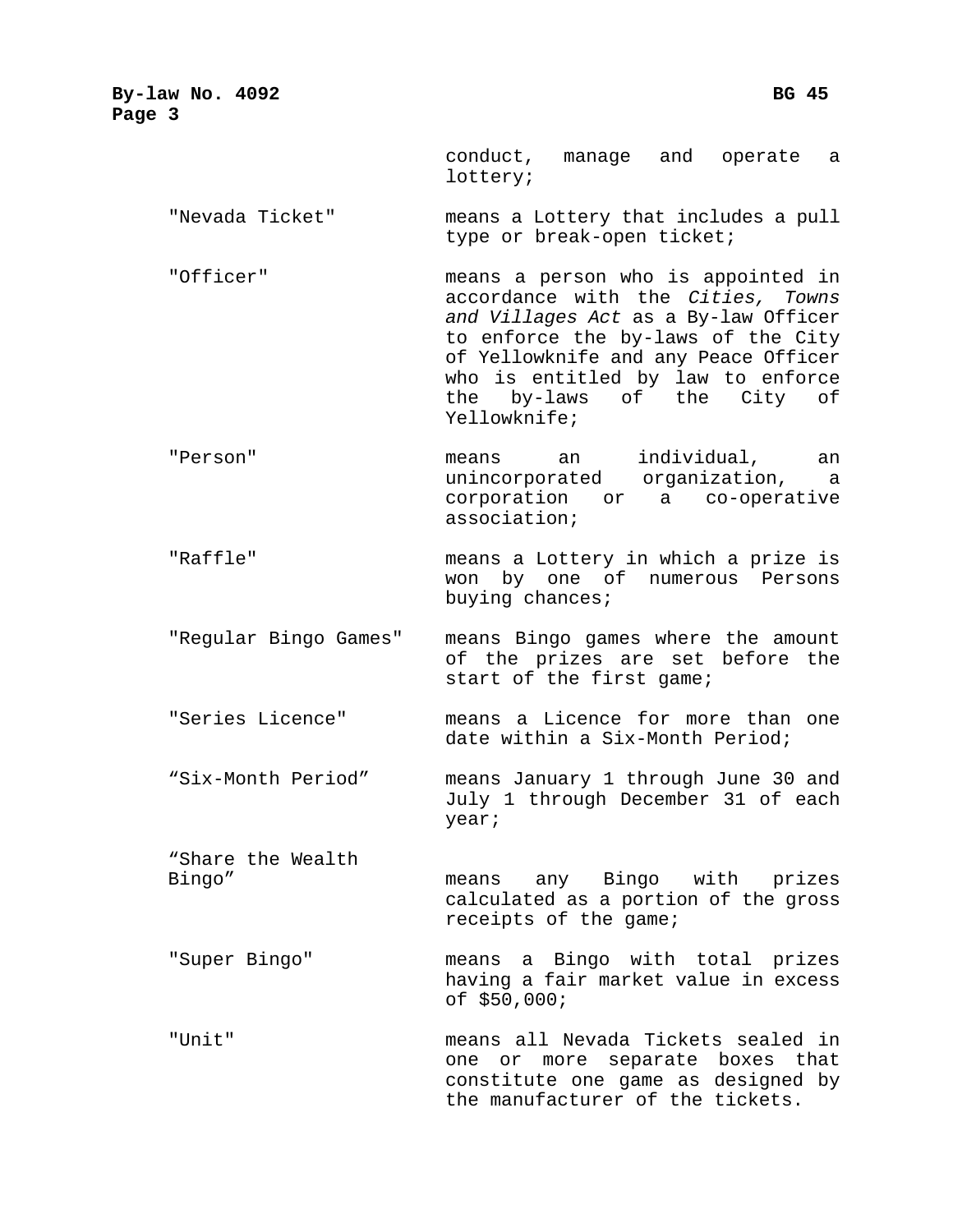# **APPLICATION**

- 3. No Person shall conduct a Lottery within the City except in accordance with a Licence issued under this by-law.
- 4. Not withstanding Section 3, a Licence issued before the effective date of this by-law is governed by By-law No. 3967.

### **QUALIFYING PERSONS AND PURPOSES**

- 5. The following persons may apply for a Licence:
	- (a) A religious or charitable organization registered under the *Income Tax Act (Canada)*.
	- (b) A religious or charitable organization incorporated under the *Societies Act*.
	- (c) Any Person who has been designated by the City Administrator as a religious or charitable organization for the purpose of this by-law.
- 6. The City Administrator may designate an Applicant to be a religious or charitable organization for the purpose of this by-law if the Applicant proves to the satisfaction of the City Administrator acting reasonably that the activities of the Applicant and the purpose for which the Net Proceeds will be used fall into one or more of the following categories:
	- (a) the promotion of relief of poverty or disease;
	- (b) the promotion of religion;
	- (c) the promotion of education or training;
	- (d) are of a similar nature and beneficial to the community as a whole; and
	- (e) the support of member-oriented purposes specified in this by-law.
- 7. For the purpose of this by-law, activities and purposes beneficial to the community must meet all of the following conditions:
	- (a) there is a benefit to the community as a whole or a significant portion of the community;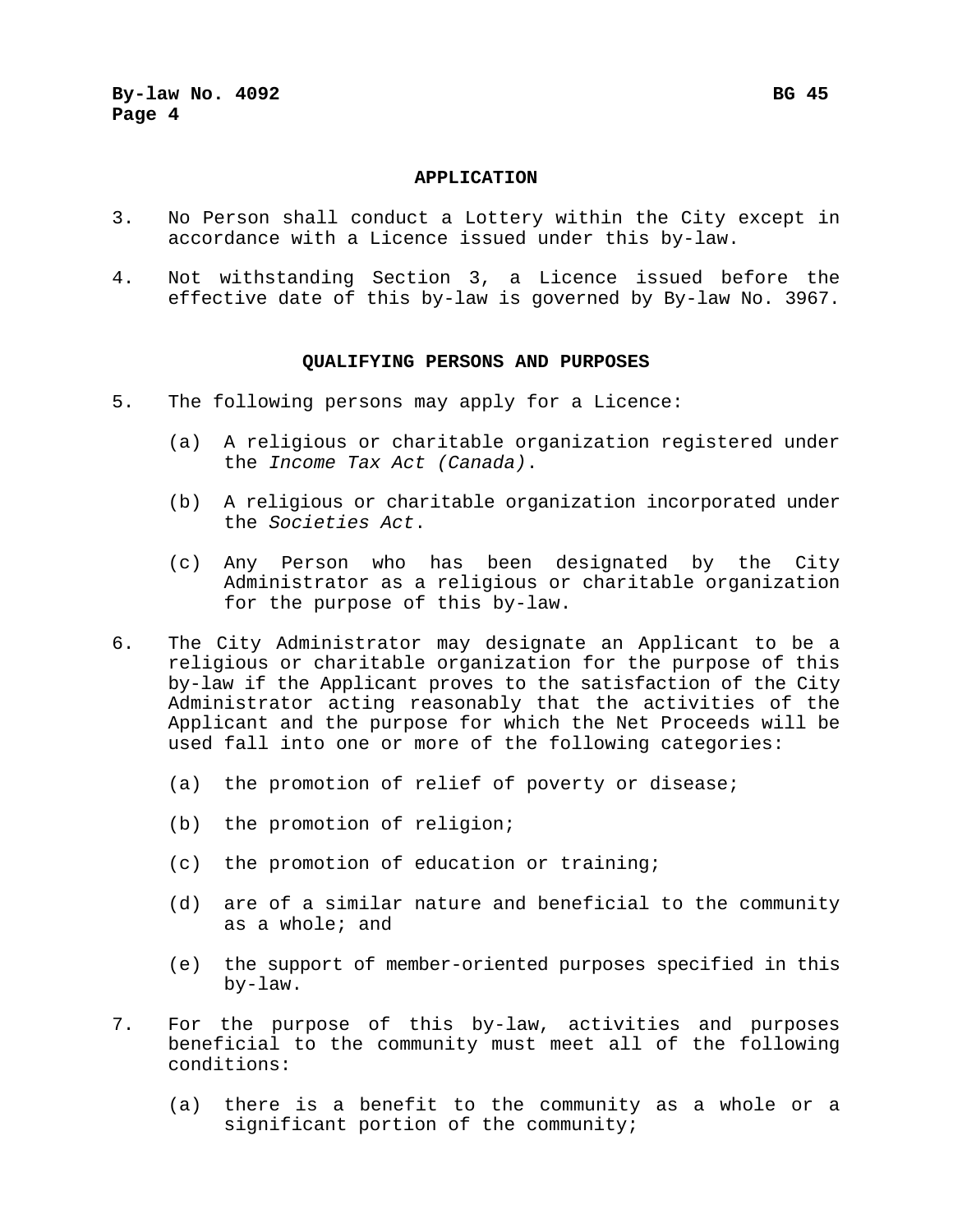- (b) the benefit to the public is significantly larger than the benefit to the membership; and
- (c) the activities and purposes fall into one or more of the following categories:
	- (i) making improvements to the quality of health;
	- (ii) supporting and promoting culture;
	- (iii) supporting medical research;
	- (iv) aiding medical treatment activities;
	- (v) providing a facility for use by all members of the community;
	- (vi) providing places for public worship and other religious activities; and
	- (vii) promoting and supporting amateur athletics;
- 8. For the purpose of this by-law, allowable member-oriented purposes:
	- (a) are not required to be a benefit to the community as a whole or a significant portion of the community;
	- (b) may be of greater benefit to the membership than to the public; and
	- (c) must fall into one or more of the following categories:
		- (i) supporting seniors' social and recreational activities provided:
			- (A) membership must be open to the general public 60 years of age and older;
			- (B) the majority of the seniors' organization consists of individuals 60 years of age and older;
			- (C) any entertainment provided is for the seniors, not the general public; and
			- (D) the services paid from lottery proceeds are on a cost recovery basis, and not intended to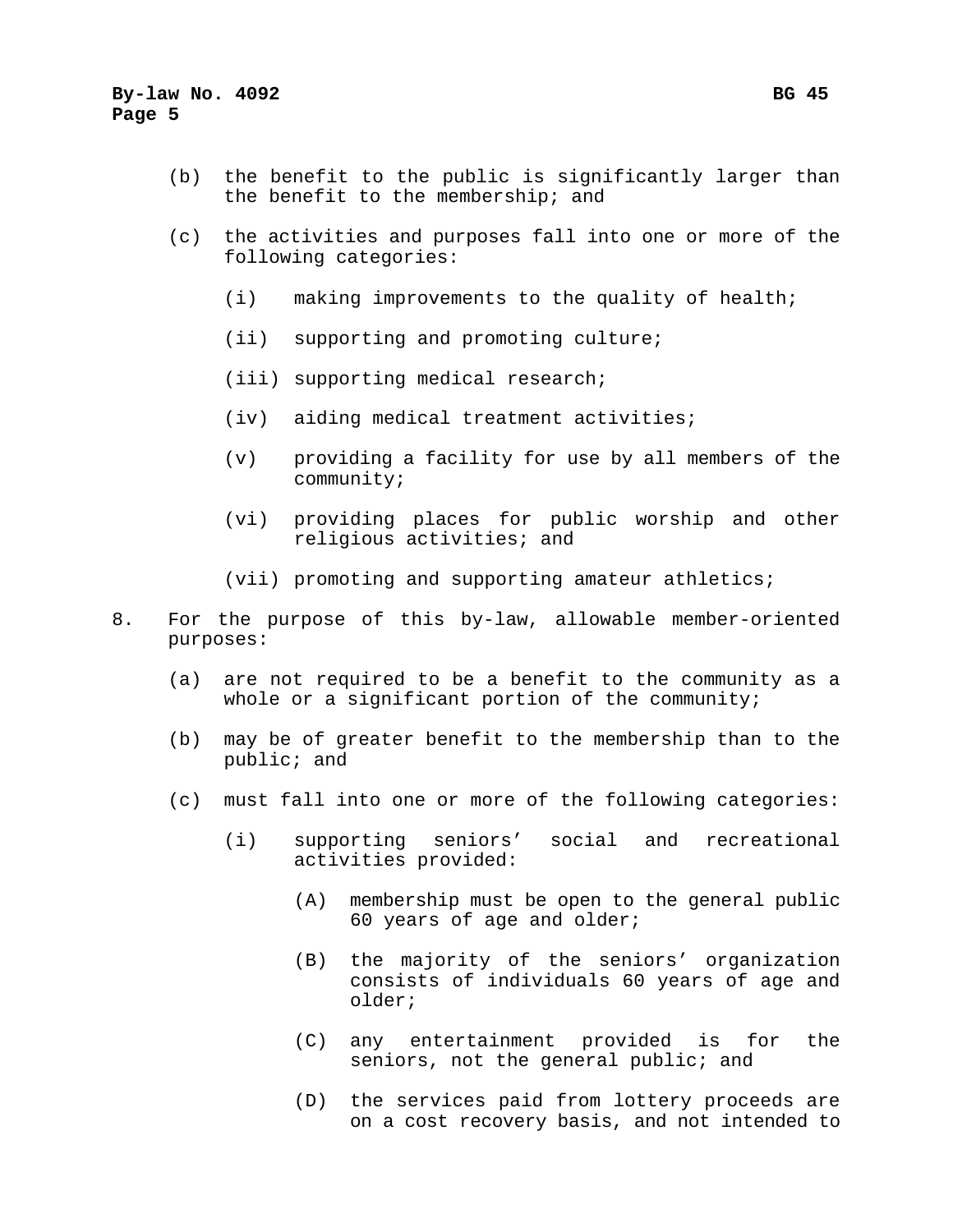## generate a profit;

- (ii) supporting youth social and recreational activities provided:
	- (A) membership must be open to the general public 18 years of age and younger;
	- (B) the majority of the youth organization consists of individuals 18 years of age and younger;
	- (C) any entertainment provided is for the youth, not the general public; and
	- (D) the services paid from lottery proceeds are on a cost recovery basis, and not intended to generate a profit;
- (iii) supporting travel for:
	- (A) seniors provided:
		- 1. there is broad based community involvement, and eligibility for the trips is not limited to the members of the licenced organization;
		- 2. the majority of the seniors' organization consists of individuals 60 years of age or older; and
		- 3. expenses are restricted to direct transportation, subsistence and lodging costs to attend an activity;
	- (B) youth provided:
		- 1. the travel is to participate in religious, cultural, recreational or sporting activities;
		- 2. the majority of the youth organization consists of individuals 18 years of age or younger; and
		- 3. expenses are restricted to direct transportation, subsistence and lodging costs to attend an activity;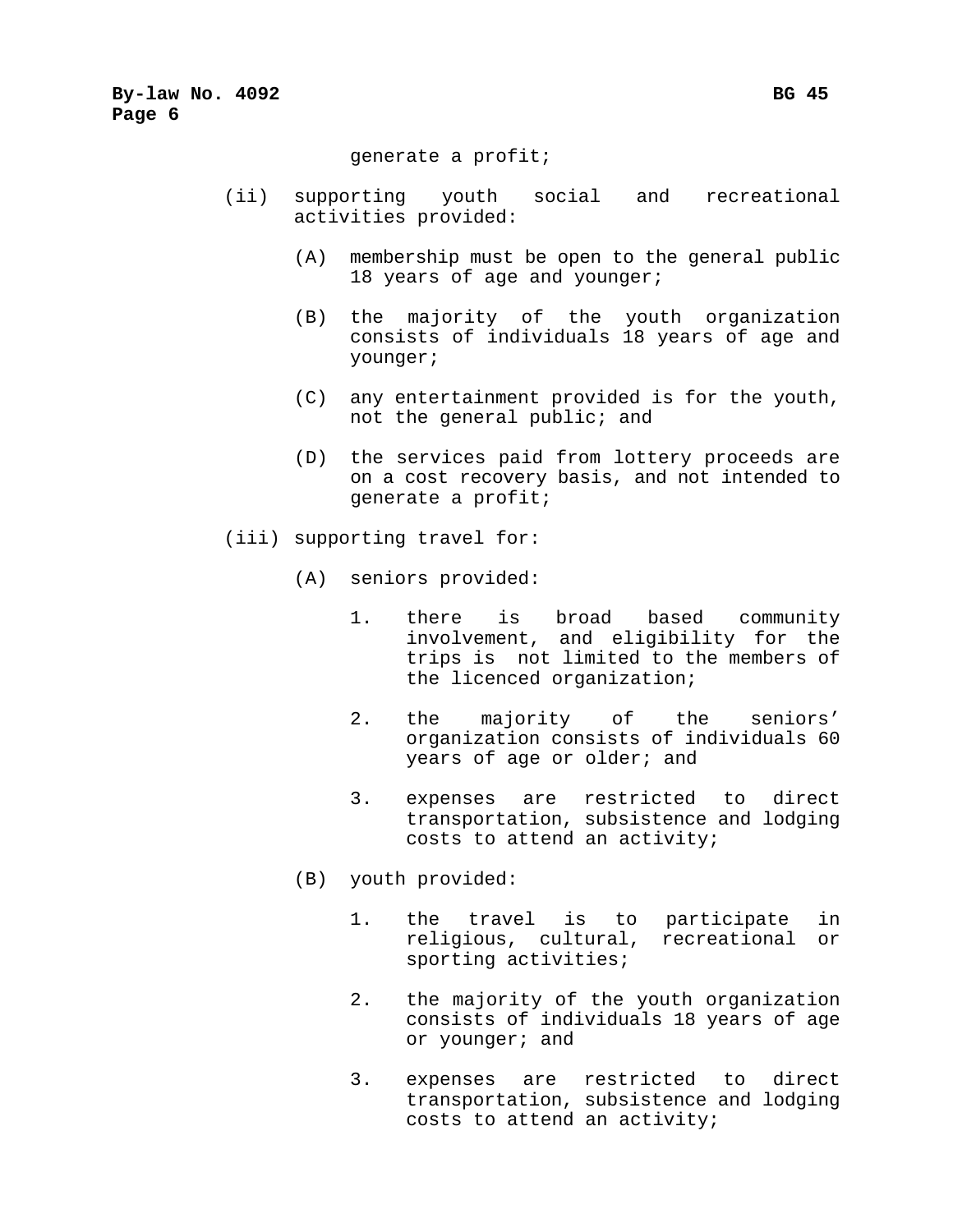(C) a sporting event provided the opportunity is gained as a result of qualifying to advance to a superior level of competitive activity, sanctioned by the appropriate governing body.

## **APPLICATIONS**

- 9. Each Applicant shall specify an Authorized Representative who shall be at least 19 years of age.
- 10. The Authorized Representative of an Applicant shall be responsible for ensuring that the conduct, management and operation of the Lottery will be in accordance with this bylaw.
- 11. An application for a licence or for an amendment to a license shall be in the form specified by the City Administrator from time to time.
- 12. The City Administrator may:
	- (a) reject an application if, in his or her opinion acting reasonably:
		- (i) the Licence Holder has violated the provisions of this by-law or any other applicable statutes or regulations;
		- (ii) the proposed use of the Net Proceeds of the Lottery is not permitted by this by-law;
		- (iii) the Lottery will not be conducted in accordance with this by-law;
	- (b) require additional information for an application, including:
		- (i) whether the Authorized Representative, a Director or an Officer of the Applicant has been convicted of an offence under the **Criminal Code**;
		- (ii) whether the Applicant is in good standing under its incorporating statute; and
		- (iii) other information that the City Administrator deems necessary or desirable to satisfy himself or herself that the Lottery will be conducted in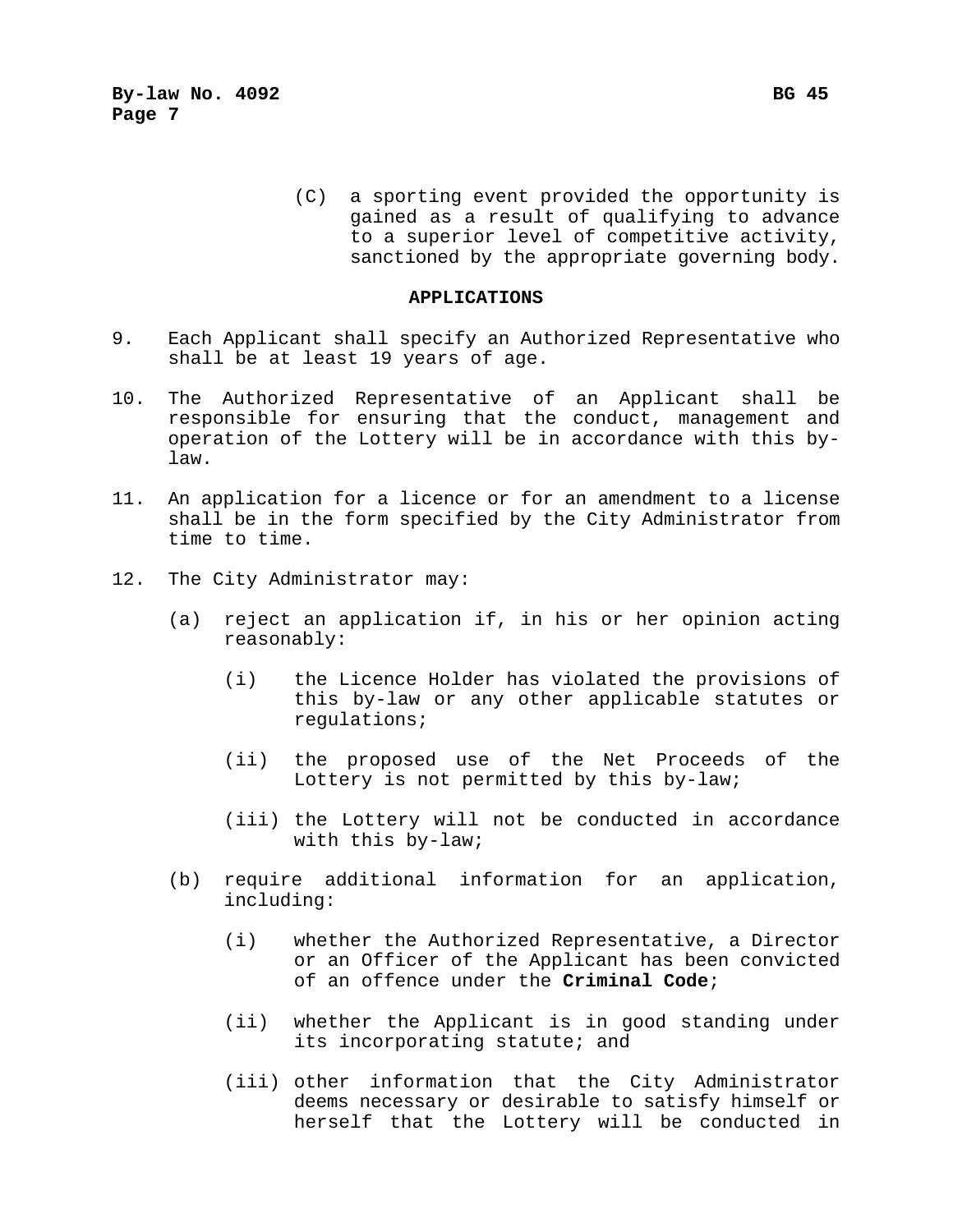accordance with this by-law;

(c) limit how long in advance Applicants may apply for a Licence.

## **LICENCES**

- 13. A Licence is not transferable.
- 14. A Licence Holder shall ensure that the Licence or, if the Licence is amended, the most recently amended Licence, is posted in a conspicuous place in the immediate vicinity of the Lottery.
- 15. The City Administrator may:
	- (a) amend a Licence;
	- (b) revoke a Licence where he or she is satisfied that:
		- (i) the Licence was issued in reliance upon a misrepresentation of the Applicant or any Person making representations or providing information on the behalf of the Applicant; or
		- (ii) the Licence Holder has violated the provisions of this by-law or any other applicable statutes or regulations;
	- (c) set additional terms or restrictions on a Licence; and
	- (d) issue a Series Licence for Lotteries with the same lottery scheme.

# **REPORTING REQUIREMENTS**

- 16. For 24 months after the completion of a Lottery, the Licence Holder shall keep a record of Gross Receipts, total prizes, expenses and the use of Net Proceeds.
- 17. A financial report shall be in the form specified by the City Administrator from time to time.
- 18. A Licence Holder shall ensure that a financial report for a Lottery is completed and received by the City Administrator:
	- (a) by the due date noted on the Licence; and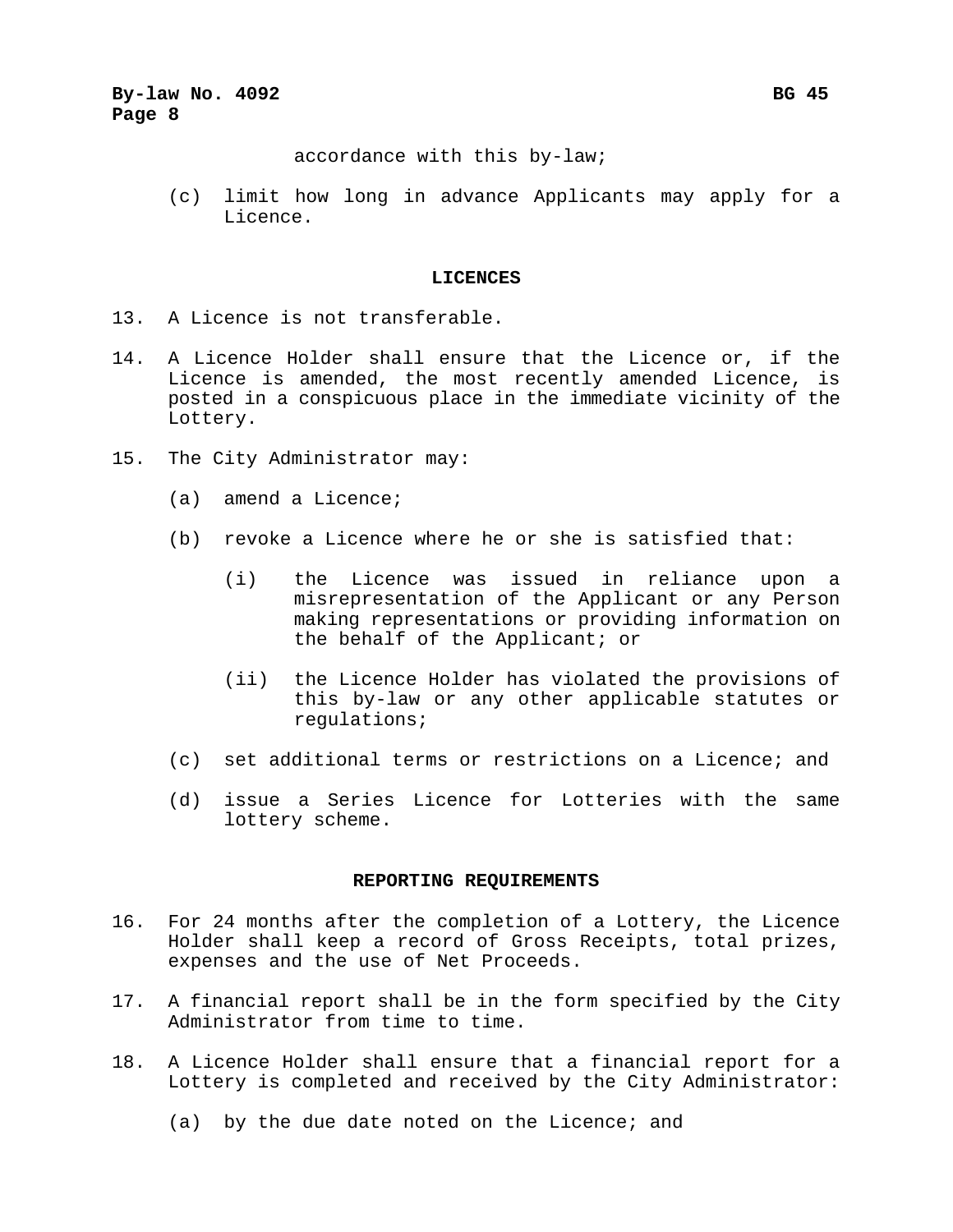- (b) within 30 days of the date of a request by the City Administrator.
- 19. The City Administrator may appoint a Person to audit information in respect of a financial report. The Licence Holder shall reimburse the City for the cost of the audit.
- 20. A Licence Holder shall make available, within 30 days of the date of a request from the City Administrator, all books of accounts or documents relating to the operation of a Lottery.
- 21. A Licence Holder shall retain unsold tickets, ticket stubs, receipts, counterfoils, game forms and financial documents pertaining to a Lottery for a period of not less than 24 months from the date of the Lottery, and for such additional time as the City Administrator may direct.

# **COMPLAINTS**

- 22. A list of Lotteries shall be posted in a public place. The list shall include the date of the Lottery, the Licence Holder, the type of Lottery licenced, the use of the proceeds and the Net Proceeds.
- 23. The City Administrator may investigate a complaint or any matter under this by-law.

# **FEES**

# **Section 24 as amended by By-law No. 4436, Feb 12/08**

24. The fees payable to the City with respect to licences issued pursuant to this By-law are as prescribed in Fees and Charges By-law No. 4436 or any successor by-law.

# **Section 25 as amended by By-law No. 4436, Feb 12/08**

25. When the City Administrator is satisfied that undue work is required to process incorrect or incomplete documents, he or she may charge a processing fee as set out in Fees and Charges By-law No. 4436 or any successor by-law to review and return incorrect or incomplete Applications, financial reports and other documents a Licence Holder is required to provide under this by-law.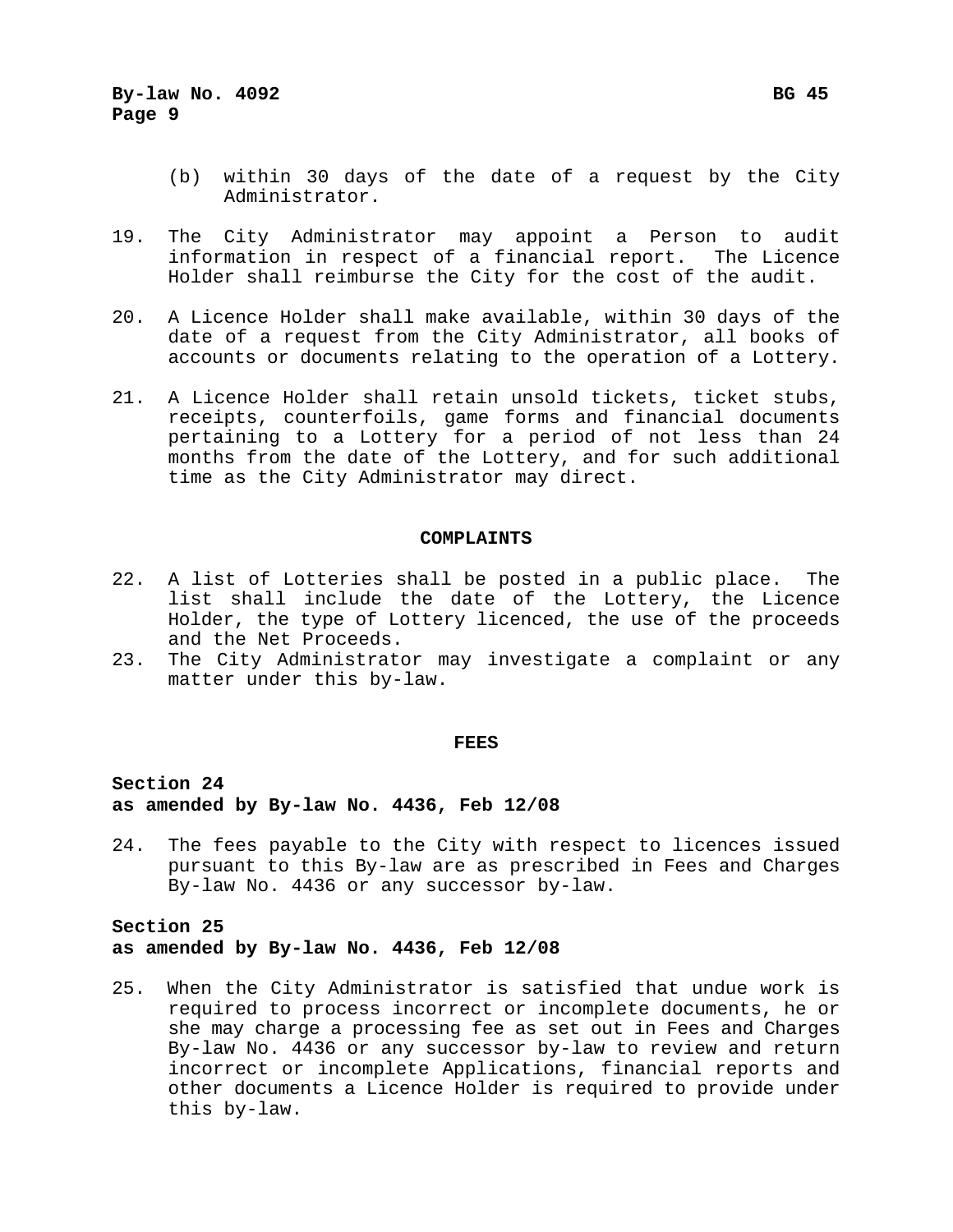- 26. Initial licencing fees are based on total estimated prizes and may be revised if actual prizes exceed the estimated prizes. The City Administrator estimates the total prizes.
- 27. Applications shall be accompanied by an application fee and, if applicable, a late fee. A licence shall not be issued until the initial licencing fee is received.
- 28. The licencing fee for a Series Licence shall be calculated as if each date of the Series Licence were a separate Licence.

# **Section 29 as amended by By-law No. 4436, Feb 12/08**

29. The Licence Holder shall pay any outstanding, revised, corrected or additional fee charged in accordance with Fees and Charges By-law No. 4436 or any successor by-law within 30 days of the City issuing an invoice for the fee.

# **GENERAL TERMS AND CONDITIONS**

- 30. A Licence Holder shall immediately notify the City Administrator if a Lottery is not conducted, managed or operated in accordance with this by-law.
- 31. A Licence Holder may cancel a Bingo or Casino before the start of the first non-Share the Wealth Bingo game. A Licence Holder may cancel a Raffle before the draw date. The Licence Holder shall cancel a Lottery if, by the end of the Lottery, the Licence Holder will not have sufficient funds to award all prizes specified in the Licence.
- 32. A Licence Holder shall award all prizes specified in the application for a licence and shall not reduce, decrease or substitute the specified prizes unless authorized by an amendment to the Licence or a specific condition of the Licence.
- 33. In the event that a Lottery is cancelled, the Licence Holder shall immediately refund all fees, except fees for Nevada Tickets and Share the Wealth Bingos already sold.
- 34. The City Administrator, if he or she is not satisfied that certain costs are necessary for a Lottery, may disallow any costs including:
	- (a) rent for using the Licence Holder's premises;
	- (b) the transfer to any Person of a direct or indirect gain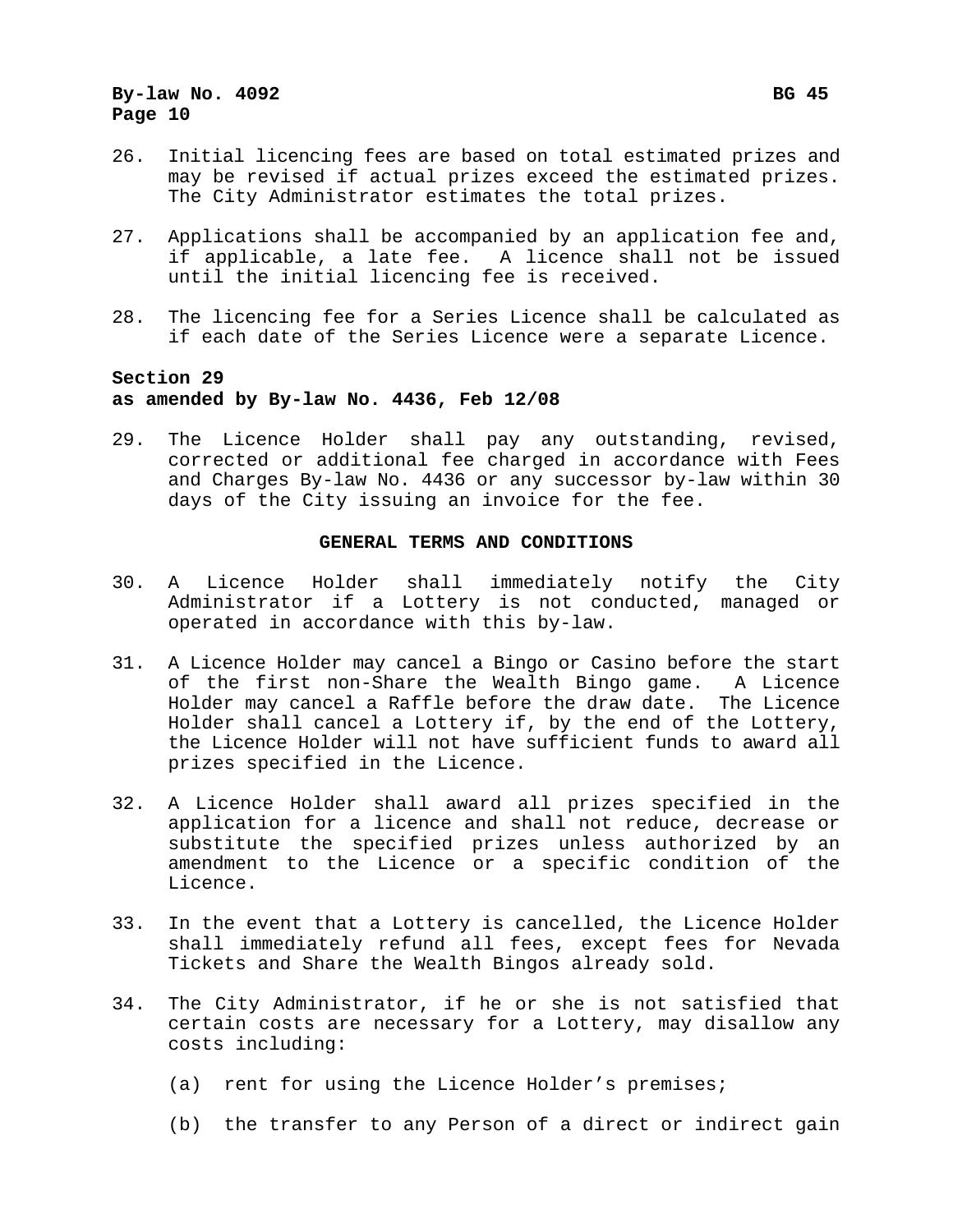or a reward for conducting, managing, operating, planning or assisting with a Lottery, except:

- (i) reasonable fees paid to a Bingo caller; or
- (ii) as allowed as a condition of the Licence, if the City Administrator is satisfied that a Licence Holder requires assistance to conduct, manage or operate the Lottery.
- 35. A Licence Holder shall not allow an Authorized Representative, a Bingo caller, or a Person who performs a raffle draw to participate as a player.
- 36. A Licence Holder shall ensure that advertising for a Lottery states the Licence number.

# **BINGOS**

- 37. A Licence Holder shall ensure jackpots are paid by the expiry of the Lottery License, unless the City Administrator has issued a subsequent Licence that allows the jackpot to be carried over after the expiry date.
- 38. For the purposes of this section, total estimated prizes includes the total, cumulative amount of a Bingo jackpot that can be won at the Lottery. The City Administrator may deny an application for a Licence that includes a Bingo and that has total estimated prizes from all lottery schemes of more than \$7,000 if:
	- (a) the Applicant already has two such Licences in the same one-week period commencing on Sunday of one week and ending on the following Saturday;
	- (b) such a Lottery is already Licenced to take place during the period in the application;
	- (c) the total estimated prizes are more than the total estimated prizes of such a Lottery that is already licenced on the same day.
- 39. The City Administrator may allow a Licence Holder to decrease the total amount of the prizes for Regular Bingo Games, without amending the Licence, by setting out the conditions for the decrease on the Licence. The conditions may include:
	- (a) the maximum amount by which the total prizes for Regular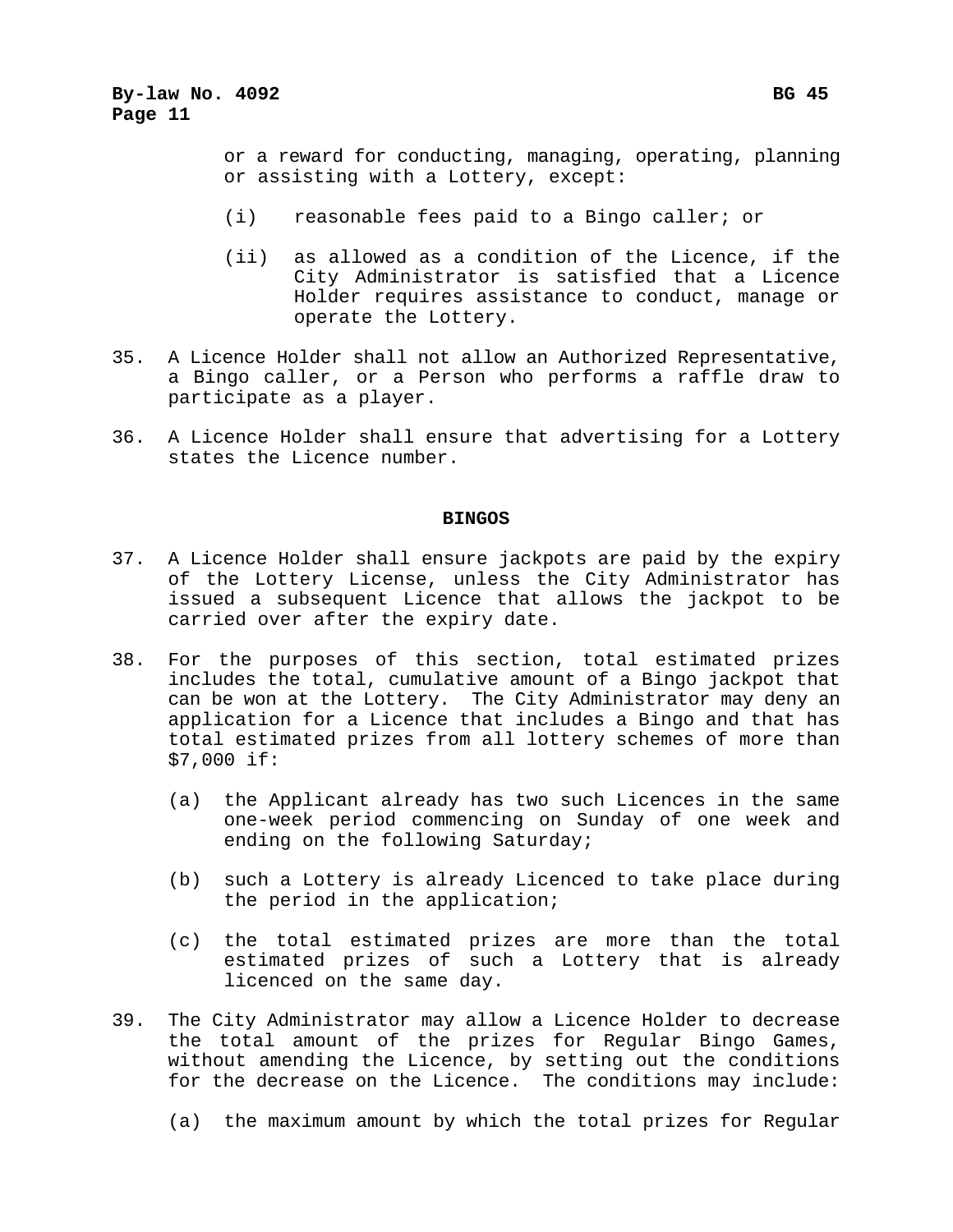Bingo Games may be reduced. The maximum decrease shall be no more than 30% of the licenced amount; and

- (b) that the Licence Holder request the permission of all players present at the scheduled start of the Regular Bingo Games to decrease the prizes. The Licence Holder shall not decrease the prizes if more than 10 players oppose the decrease.
- 40. A Licence Holder shall make reasonable efforts to accurately estimate the amount of the turn-out for a Bingo and apply for a Licence or an amendment to a Licence for the amount of prizes that can be paid from the Gross Receipts.
- 41. A Licence Holder shall not permit a Person less than 16 years of age to play Bingo.

# **SUPER BINGOS**

- 42. The successful Applicant for a Super Bingo will be chosen by open public ballot draw conducted by the City Administrator.
- 43. The City Administrator shall set the date and rules for a draw for a Super Bingo.
- 44. The City Administrator may require Applicants to provide a plan that satisfies the City Administrator that the Super Bingo will be conducted, managed and operated in accordance with this by-law.

# **NEVADA TICKETS**

- 45. A Licence Holder shall cease selling Nevada Tickets upon the completion or cancellation of the Bingo or Casino at which the Nevada Tickets were permitted to be sold.
- 46. The City Administrator may restrict the sale of Nevada Tickets to a specified time and place:
	- (a) for members and guests of a Licence Holder;
	- (b) for Bingo players; and
	- (c) for Casino players.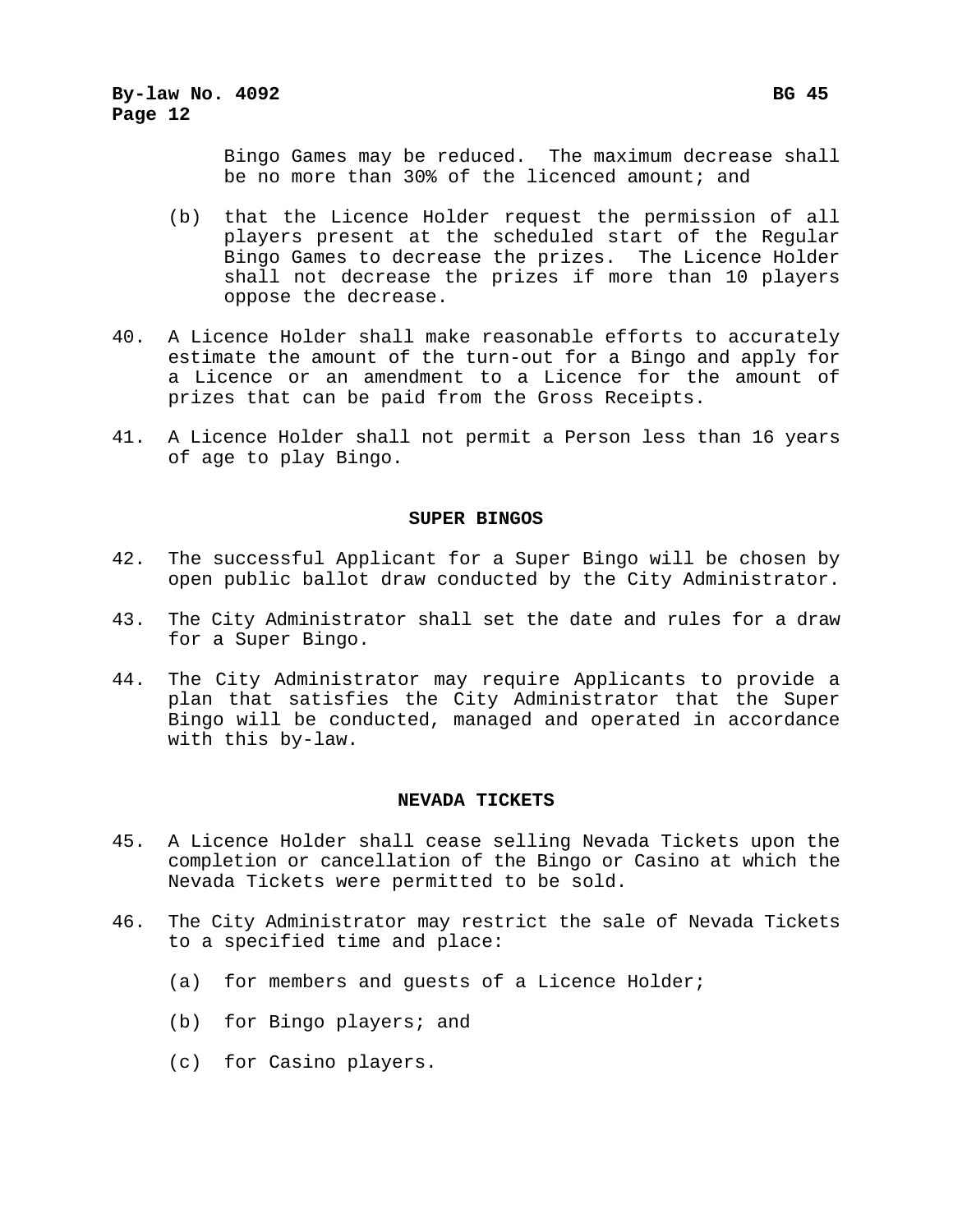# **By-law No. 4092 Bg 45 Bg 46 Bg 46 Bg 46 Bg 46 Bg 46 Bg 46 Bg 46 Bg 46 Bg 46 Bg 46 Bg 46 Bg 46 Bg 46 Bg 46 Bg 46 Bg 46 Bg 46 Bg 46 Bg 46 Bg 46 Bg 46 Bg 46 Bg 46 Bg 46 Bg Page 13**

- 47. A Licence Holder shall not permit a Person less than 16 years of age to purchase or sell Nevada Tickets.
- 48. A Licence Holder shall not open a Unit until all other opened Units have been sold.

### **CASINOS**

- 49. The City Administrator may:
	- (a) deny an application for a Licence that includes a Casino if the Applicant already has been granted a Licence for a Casino to be held in the same Six-Month Period;
	- (b) limit the number of consecutive days of a Casino; and
	- (c) set the maximum bet limit as a condition of the Licence.
- 50. A Licence Holder shall not permit a Person less than 19 years of age in the Casino area.
- 51. A Licence Holder shall ensure that rules of play relating to each game or table shall be posted and be clearly visible to all players.

## **RAFFLES**

- 52. The City Administrator may specify information to be printed on all tickets for the Raffle and may require an Applicant to provide a draft or sample copy of each type of ticket to be sold.
- 53. The City Administrator may restrict the duration of a Raffle.
- 54. A Licence Holder shall hold the final draw on the expiry date of the Licence.
- 55. A Licence Holder shall make every reasonable effort to award the prizes immediately after the draw and for 3 months after the draw.
- 56. If a prize cannot be awarded 3 months after the draw date, the City Administrator may declare the draw of the prize null and void and conduct a new draw for the prize.
- 57. A Licence Holder shall provide notice of the change of a Raffle Licence in at least two publications of the local newspaper.